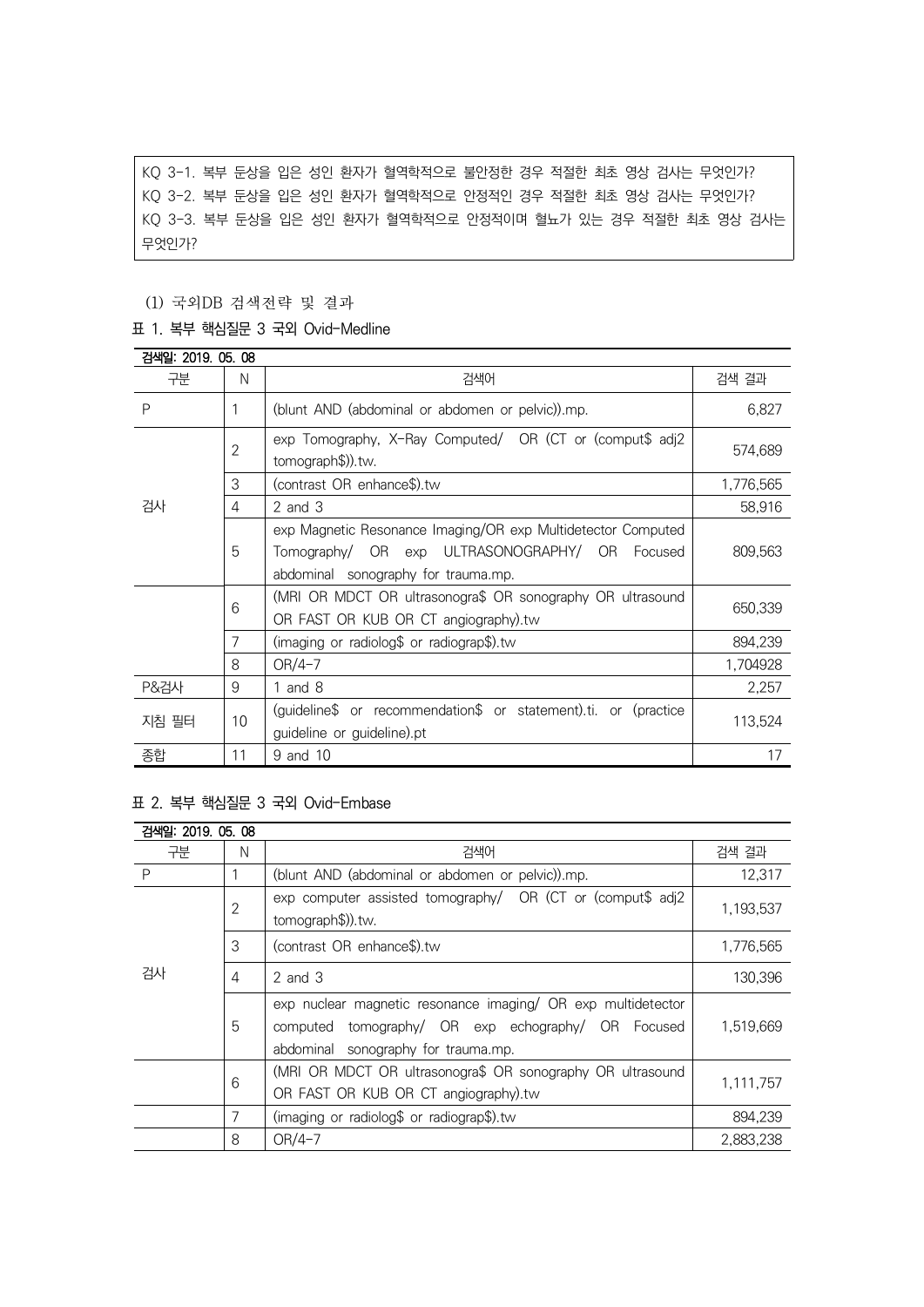| 검색일: 2019, 05, 08 |   |                                                                                                                                |         |
|-------------------|---|--------------------------------------------------------------------------------------------------------------------------------|---------|
| 구분                | Ν | 검색어                                                                                                                            | 검색 결과   |
| <b>P&amp;검사</b>   | 9 | and 8                                                                                                                          | 4,326   |
| 지침필터              |   | (guideline\$ or recommendation\$ or statement).ti. not (letter or<br>editorial or conference paper or conference abstract).pt. | 115,205 |
| 종합                |   | 11 and 12                                                                                                                      |         |

#### 표 3. 복부 핵심질문 3 국외 GIN

| 검색일:<br>2019. 05. 08 |                    |       |  |
|----------------------|--------------------|-------|--|
| N                    | 검색어                | 검색 결과 |  |
|                      | abdominal<br>blunt | -     |  |

# 국내DB 검색전략 및 결과

# 표 4. 복부 핵심질문 3 국내 문헌DB

| 검색일: 2019. 05. 08 |   |                                         |    |    |
|-------------------|---|-----------------------------------------|----|----|
| 검색 사이트            | N | 검색어                                     | 관련 |    |
|                   |   |                                         | 문헌 | 비고 |
| 1.KoreaMed        |   | blunt abdominal and guideline [ALL]     | っ  |    |
|                   | 2 | blunt abdominal and recommendation[ALL] |    |    |
|                   | 3 | 소계                                      | っ  |    |
|                   | 4 | 단순중복 제거 후                               | っ  |    |
| 2.KMBASE          |   | ([ALL=복부 둔상] AND [ALL=지침])              |    |    |
|                   | 2 | ([ALL=복부 둔상] AND [ALL=권고])              |    |    |
|                   | 3 | ([ALL=복부 둔상] AND [ALL=가이드라인])           |    |    |
|                   | 4 | 소계                                      | 0  |    |
|                   | 5 | 단순중복 제거 후                               |    |    |

## 표 5. 복부 핵심질문 3 국내 진료지침DB

| 검색사이트 | N<br>. . | 제목<br>지침                                 | $\sim$ $-$<br>⊶<br>_ | 개발학회 |
|-------|----------|------------------------------------------|----------------------|------|
| KoMGI |          | 없음<br>$T_{\rm H}$<br>걱색결.<br>-<br>$\ast$ |                      |      |
|       | <u>_</u> | 0건)<br>계<br>$\lambda$<br>--<br>─         |                      |      |